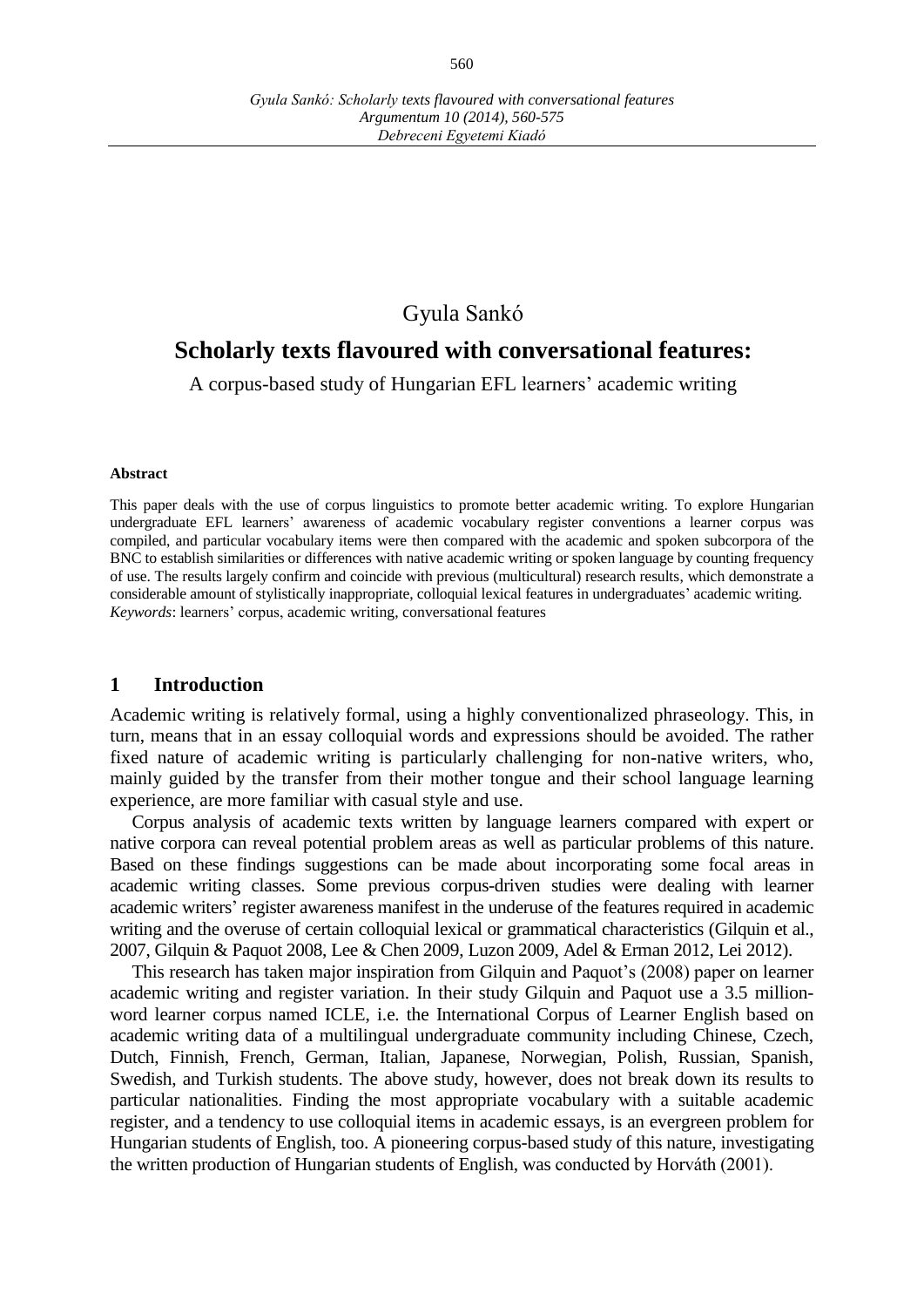The primary objectives of this paper are to identify the problems of register which Hungarian undergraduate students of English experience in the course of their academic writing and to suggest some ideas as to how to improve students' awareness of the academic register in writing classes. The study limits itself to examining the academic writing of 445 different upper-intermediate to advanced level Hungarian undergraduate students studying English as a major or minor subject at the University of Debrecen.

The paper is organised as follows. Section 2 describes the corpora used and the methods applied to conduct the research. Section 3 provides a classification of potential vocabulary register problems and displays the findings. The article ends by discussing some pedagogical implications of the findings of the study, suggesting potential ideas to raise undergraduate students' academic register awareness.

### **2 Corpus and Method**

### *2.1 The corpus*

For the purposes of this study a learner academic corpus was compiled. The corpus, which includes 5,764,902 tokens and 78,114 types, contains the work of 445 undergraduate upperintermediate to advanced level English majors and minors of a three-year period, with each text showing the output of a different student. The corpus is called University of Debrecen English Learner Corpus, henceforward UDELC. The UDELC is a raw corpus which is currently made up of four subcorpora: British literature and civilization, American literature and civilization, theoretical linguistics, and applied linguistics including ELT methodology. The British literature and civilization subcorpus has 2,175,519 tokens, the American literature and civilization 1,601,530 tokens, theoretical linguistics includes 930,743 tokens, and the size of the applied linguistics and ELT methodology part is 1,034,193 tokens. With all four subcorpora belonging to the humanities, and in some way related to learning English, UDELC represents a relatively homogeneous discipline rather than a chimera (cf. Hyland & Tse 2007). To get some more insight into the nature of the vocabulary found in the UDELC, it was compared with the General Service List (West 1953), the University Word List (Xue & Nation 1984), the Academic Word List (Coxhead 2000), and Paquot's (2010) Academic Keyword List using the text comparison tool Lextutor v.6.2 online software (Cobb 2009). As Table 1 illustrates, the UDELC, which includes 56,456 word families (wfs) is quite comprehensive by its nature. Although this comparison gives just a superficial picture about the words in UDELC providing limited details about the distribution of vocabulary, it can clearly be seen that the corpus includes the vast majority of vocabulary used in academic writing.

| Word List                     | Word Families <sup>1</sup> shared with UDELC |
|-------------------------------|----------------------------------------------|
| GSL (977 wfs. in 2,000 words) | 975                                          |
| UWL(807 wfs.)                 | 802                                          |
| AWL (570 wfs.)                | 570                                          |
| AKL (685 wfs.)                | 685                                          |

*Table 1: The number of word families in GSL, UWL, AWL, and AK shared with UDELC*

 $\overline{a}$ <sup>1</sup> Using the family as a unit of comparison means that if *cat* is in Text 1 and *cats* in Text 2 then this is considered a repetition of the cat family, i.e. these are equivalent tokens. Note also that in this routine, "unfamilied" items revert to classification by type (e.g., repeated proper nouns) (Cobb 2009).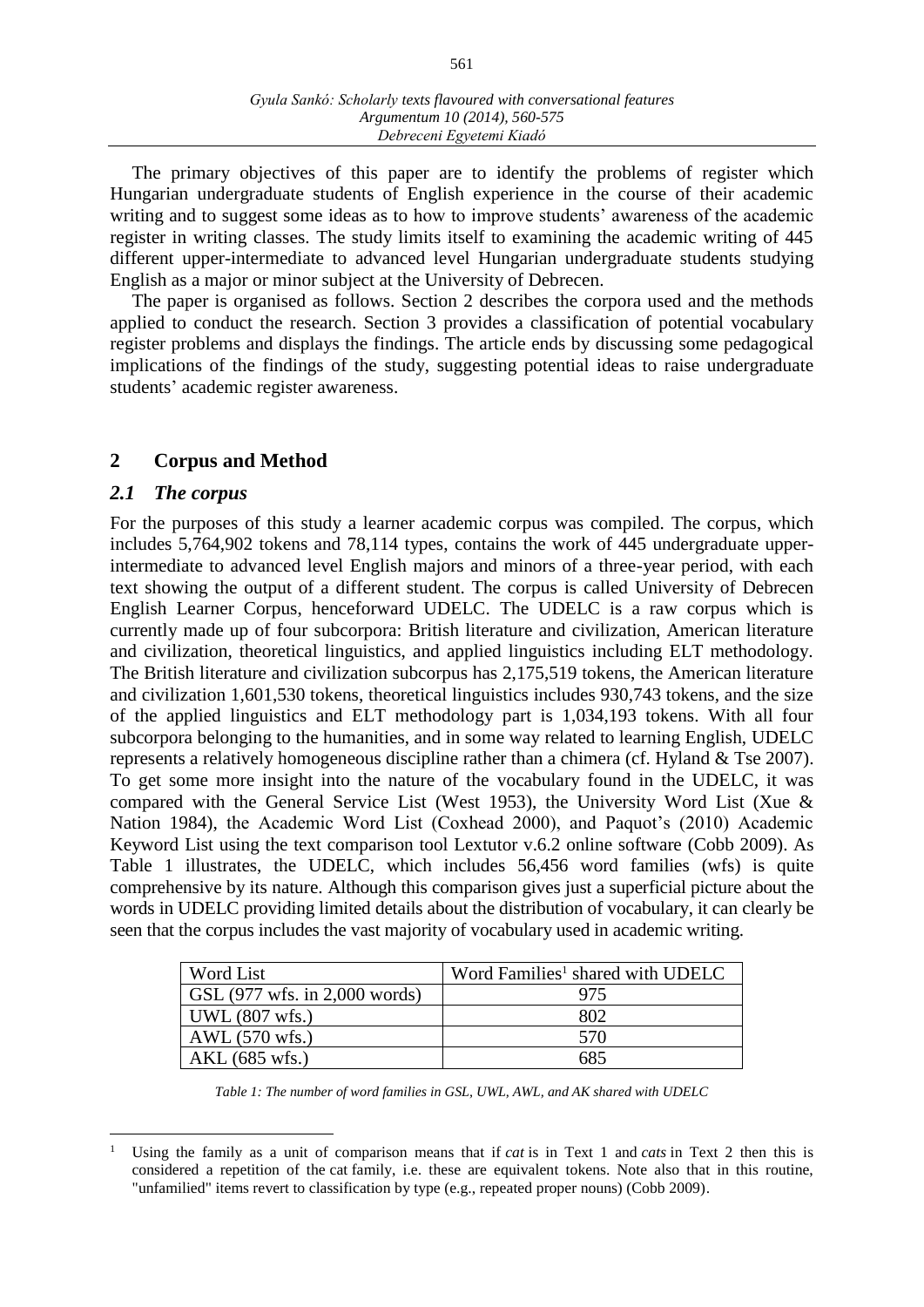## *2.2 Method*

In addition to using some of the words studied by Gilquin and Paquot (2008), university and college writing labs and academic services (cf. e.g., Starkey 2004, Sherlock 2008) were consulted for selecting and gathering the target vocabulary for this study. These sites list the vocabulary which should be avoided in academic writing because the items are too colloquial, overcomplicated, and consequently they do not correspond to the conventions of academic writing style.

The research followed the methodology applied by Gilquin and Paquot (2008) using the BNC as the corpus of comparison, and also the basic functional classification of the target vocabulary, although some new groups as well as several new vocabulary items were added to those suggested in the 2008 research. The target vocabulary in Hungarian EFL undergraduate EFL students' academic writing was classified into the following 17 features and functional categories: expressing cause and effect, adding information, expressing possibility, expressing certainty, listing items, using contracted verb forms, expressing repetition, run-on expressions, using the first person personal pronoun, expressing personal opinion, introducing topics and ideas, sentence starters, expressing concession, vague quantifiers, awkward expressions, speech crutches (fillers), and general, vague words.

The corpus was analysed using AntConc 3.3.5 text analysis concordance program (Anthony 2012). The most frequent output vocabulary items and collocations in the UDELC were also analysed using the academic section (15,331,668 words) and the spoken section (9,963,663 words) of the BNC (The British National Corpus 2007) for purposes of comparison and contrast.

The study was carried out with an unlemmatized UDELC corpus without changing the morphosyntactic features of the learner input in the academic papers, as the aim of the study was to gain insight into the learners' original written production. Using original, unmodified learner data facilitated the success of a contrastive analysis with certain characteristic features of native academic writing and native spoken language use as represented in the BNC.

## **3 Results**

The results described below in detail indicate that Hungarian undergraduate EFL learners tend to overuse certain words and structures contraindicated in academic writing as too colloquial. Below you can read the detailed findings broken down into 17 functional/ conceptual categories.

## *3.1 Words and phrases expressing cause and effect*

Besides sentence initial *So*, (139 occurrences) the most overused register violation was the use of *thanks to* (117 occurrences), probably due to the fact that secondary schools put more emphasis on teaching general English expressions which are used in everyday communication. Figure 1 illustrates how this phrase is represented in UDELC compared with BNC data.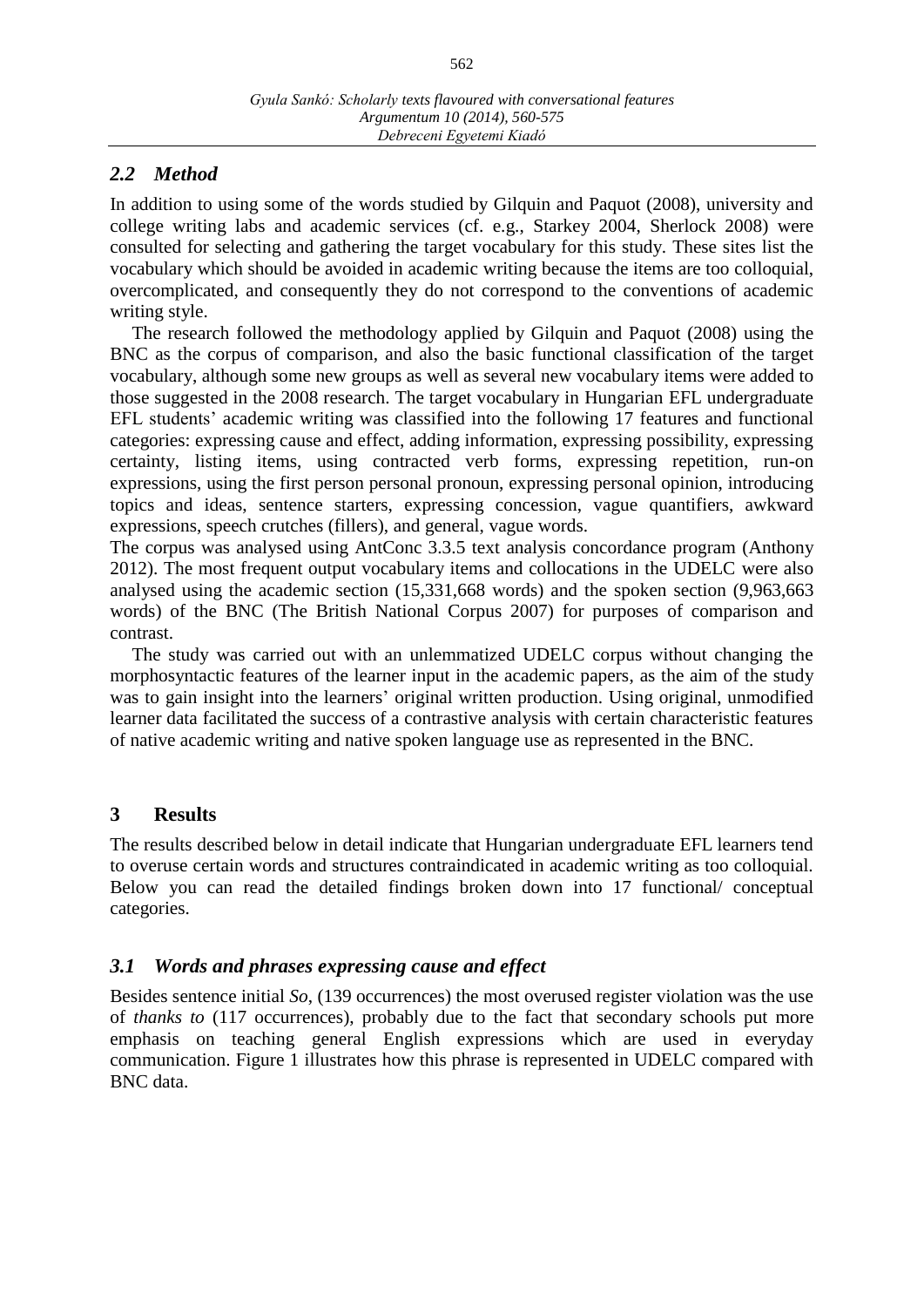*Gyula Sankó: Scholarly texts flavoured with conversational features Argumentum 10 (2014), 560-575 Debreceni Egyetemi Kiadó*



*Figure 1: Relative frequency of* thanks to *in native academic writing, learner academic writing and native speech (frequency per million words)*

## *3.2 Adding information*

The two most outstanding features misused in this category were sentence-initial *And*, (1898 occurrences), together with the sentence-initial use of *Besides,* (239 occurrences)*.* As shown in Figure 2, sentence initial *besides* is largely overrepresented when compared with data in the BNC academic subcorpus.



*Figure 2: Relative frequency of sentence-initial* Besides, *in native academic writing, learner academic writing and native speech. (frequency per million words)*

#### *3.3 Expressing possibility*

When expressing possibility, the items *perhaps* (804 occurrences)*, it seems that* (267 occurrences)*, it is possible that* (48 occurrences) were heavily used in UDELC. These phrases, however, proved to be relatively frequently used in the BNC academic section too. As can be seen from Figure 3, the item which stands out as inappropriately overused by nonnative writers is *maybe* (409 occurrences).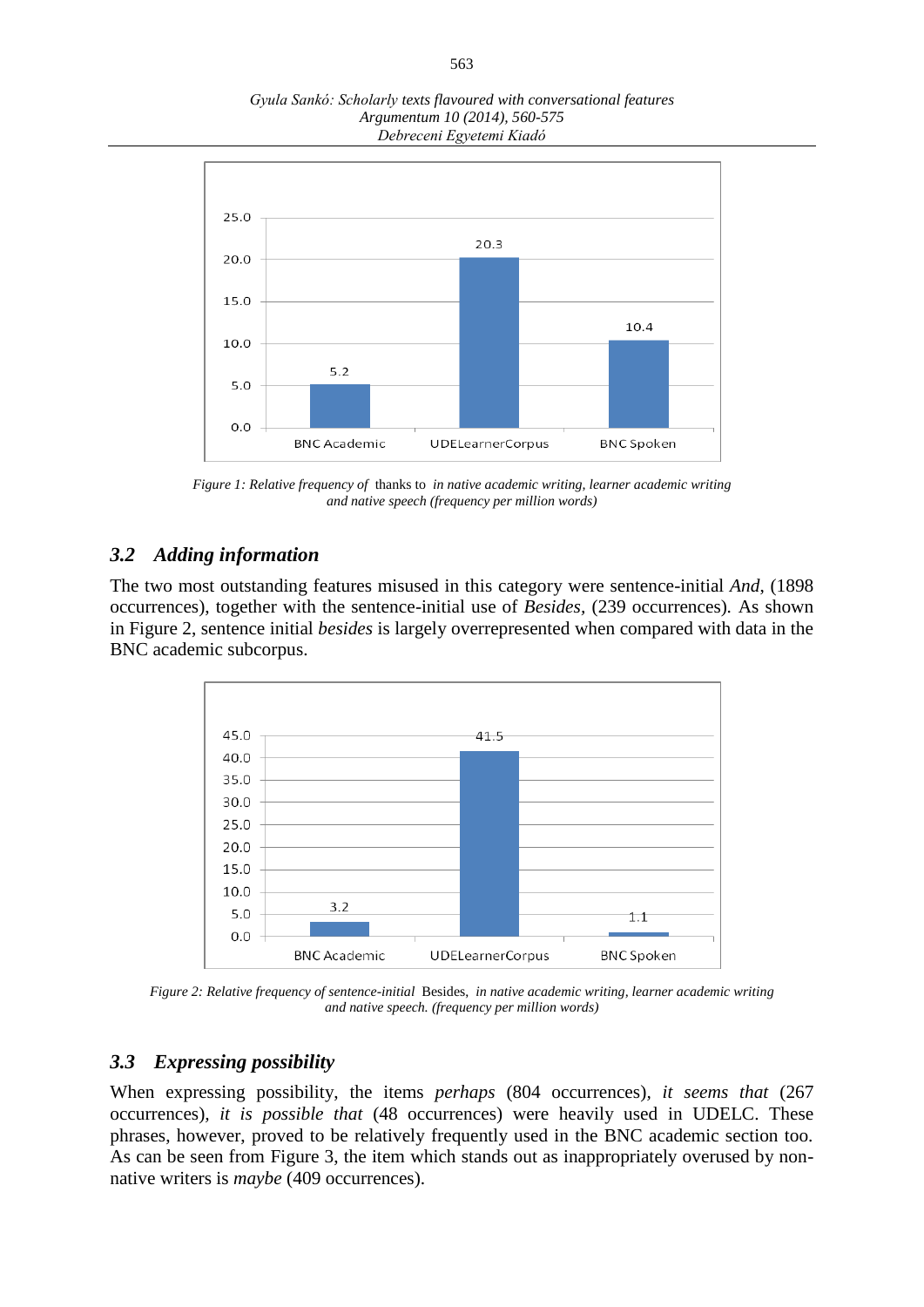On the other hand, such words as *apparently* (209 occurrences)*, presumably* (83 occurrences)*, likely* (613 occurrences)*,* and *assumption* (289 occurrences), characteristic of professional academic texts, were also frequently used, which is a heartwarming phenomenon.



*Figure 3: Relative frequency of* maybe to *in native academic writing, learner academic writing and native speech (frequency per million words)*

## *3.4 Amplifying adverbs to express certainty*

Among the adverbs amplifying the author's message, it was *really* (1,730 occurrences) and *totally* (546 occurrences) that violated academic norms. Other frequently used adverbs such as *of course, certainly, absolutely, definitely, quite –* although suspicious *–* proved to be used in academic language by native speakers, too.



*Figure 4: Relative frequency of* really *in native academic writing, learner academic writing and native speech (frequency per million words)*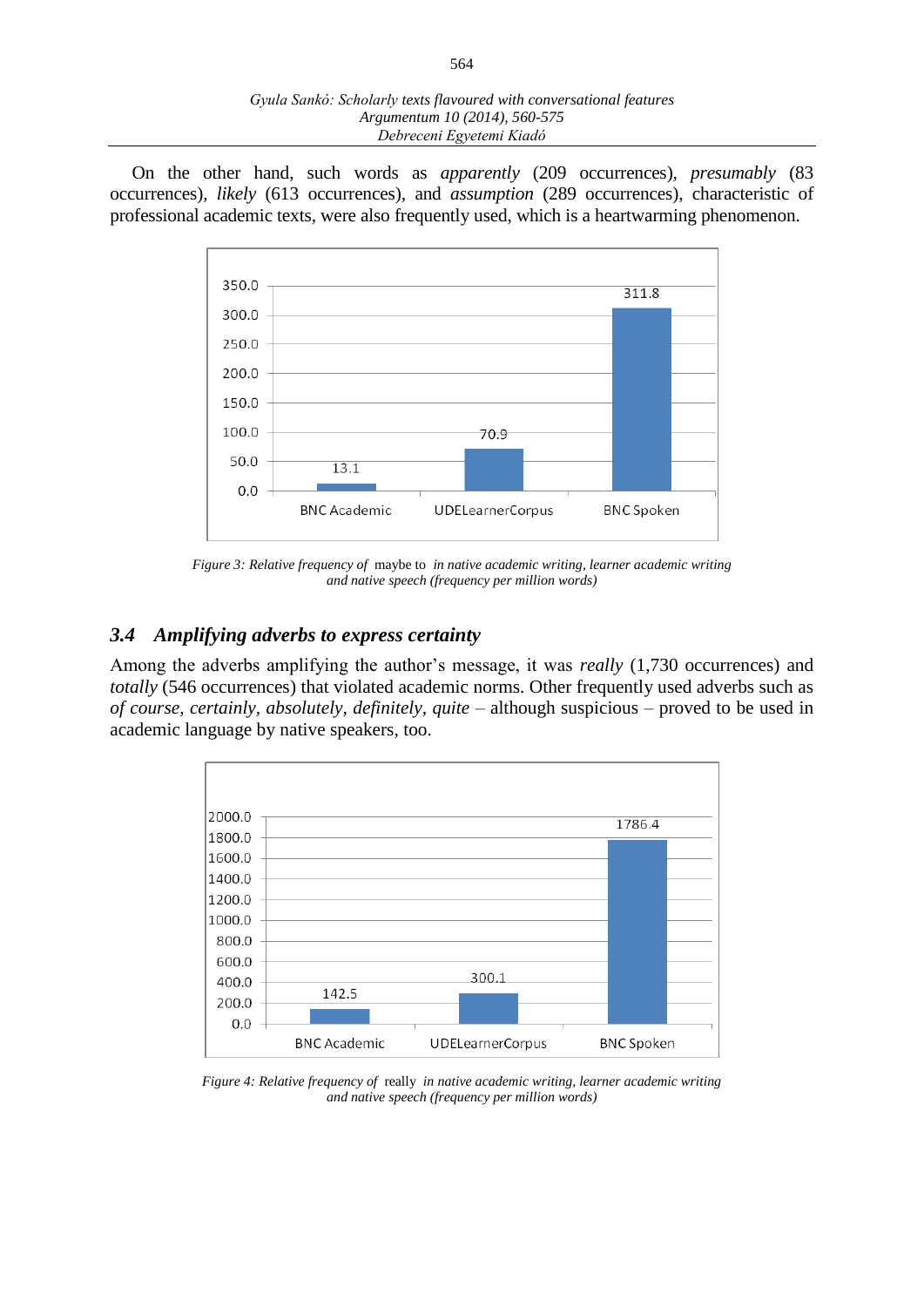#### *3.5 Listing items*

Listing arguments or other items with adverbs such as *first, firstly, second, secondly, third, finally, in conclusion,* or *lastly* in a sentence-initial position was judged to be a critical issue for learners involved in the academic writing genre. The data in the BNC academic subcorpus, however, showed a relatively frequent occurrence of these words. As shown in Figure 5, the expression overused by learner academic writers was *first of all,* which was underrepresented in the academic corpus, occurring more frequently in spoken communication or narrative compositions.



*Figure 5: Relative frequency of* first of all *in native academic writing, learner academic writing and native speech (frequency per million words)*

# *3.6 The use of contracted verb forms*

Despite the fact that undergraduates are repeatedly warned against using contracted verb forms in academic writing tasks, they seem to forget about it and instinctively fall back on spoken language forms they are more used to in face-to-face communication. Table 2 shows the most frequently used contracted verb forms in the learner corpus.

| <b>WORD/EXPRESSION</b> | <b>FREQUENCY</b> |
|------------------------|------------------|
| don't                  | 109              |
| it's                   | 97               |
| can't                  | 36               |
| doesn't                | 24               |
| didn't                 | 23               |
| let's                  | 13               |
| wouldn't               | 12               |
| won't                  |                  |

*Table 2: The frequency of contracted verb forms in UDELC*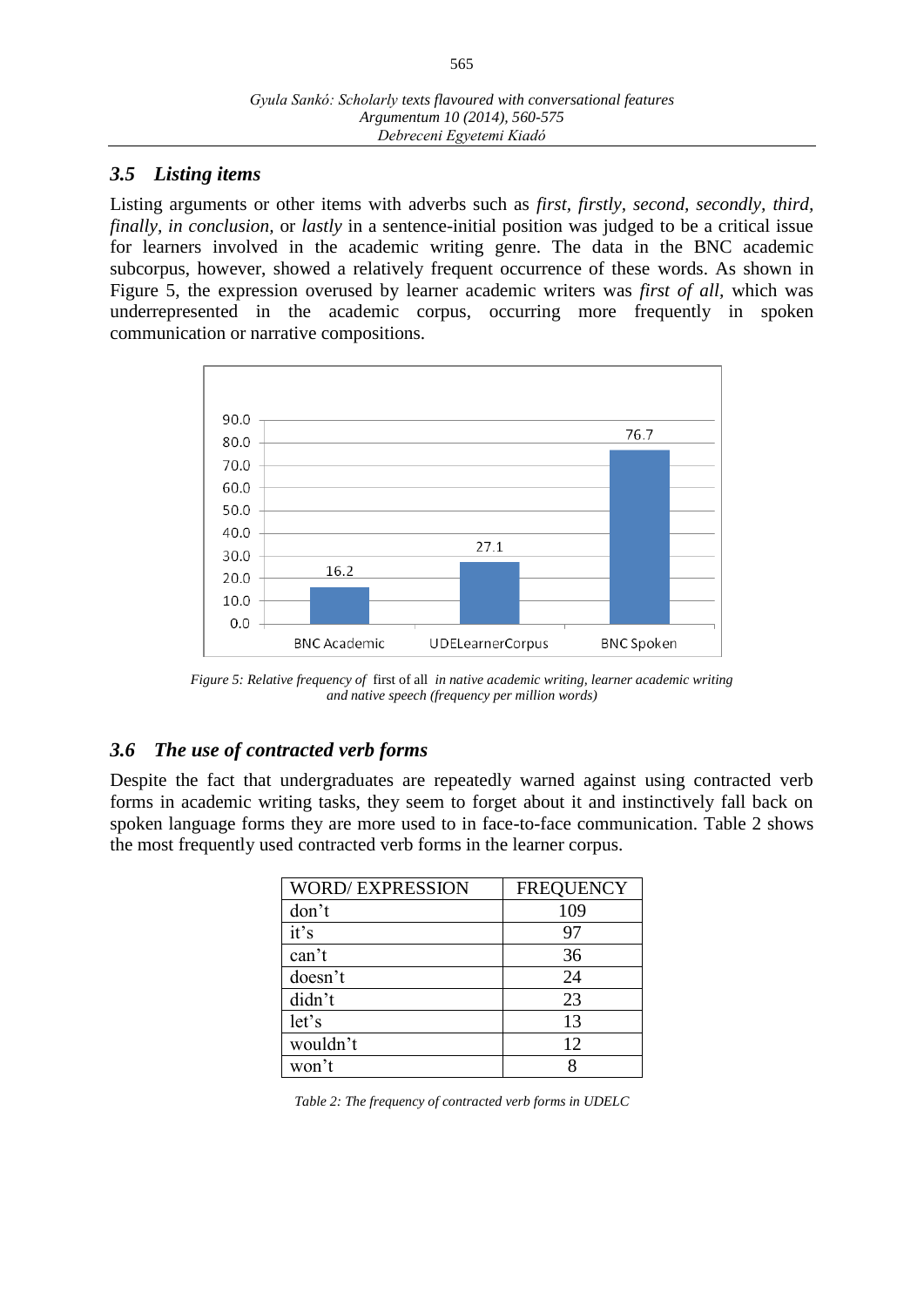## *3.7 Repetition: phrases referring to the paper or the reader*

For some mysterious reason, learner academic writers like repeating their earlier utterances, and they also tend to explicitly inform their readers that a previous thought is going to be repeated (see Table 3). Moreover, they tend to do this using conversational word collocations or even ungrammatical phrases. For instance, the form \**as it was mentioned* is used more than ten times more frequently than the correct *as was mentioned,* which was found in the corpus only 6 times.

| <b>WORD/EXPRESSION</b> | <b>FREQUENCY</b> |
|------------------------|------------------|
| as I mentioned         | 102              |
| as I have mentioned    |                  |
| as it was mentioned    | 72               |
| as was mentioned       |                  |

*Table 3: The frequency of phrases indicating repetition in UDELC*

As figure 6 illustrates, the phrase *as I mentioned* is much more typical of the spoken language than of academic texts, and it is heavily overused in UDELC even when compared with the spoken subcorpus of the BNC.



*Figure 6. Relative frequency of* as I mentioned *in native academic writing, learner academic writing and native speech (frequency per million words)*

## *3.8 Run-on expressions*

Experts in academic writing do not like run-on expressions when listing examples because they give the utterance an air of vagueness, which should be avoided in scholarly papers. Instead, academic English prefers the use of *such as,* or *e.g.* Nevertheless, the BNC academic subcorpus demonstrated a relatively frequent use of expressions like *and so on,* or *and so forth* even *and so on, and so forth.* From Figure 7 it can be seen that the item which was incongruent with BNC academic use was the Latin run-on abbreviation *etc.,* which was considerably overused by Hungarian student writers.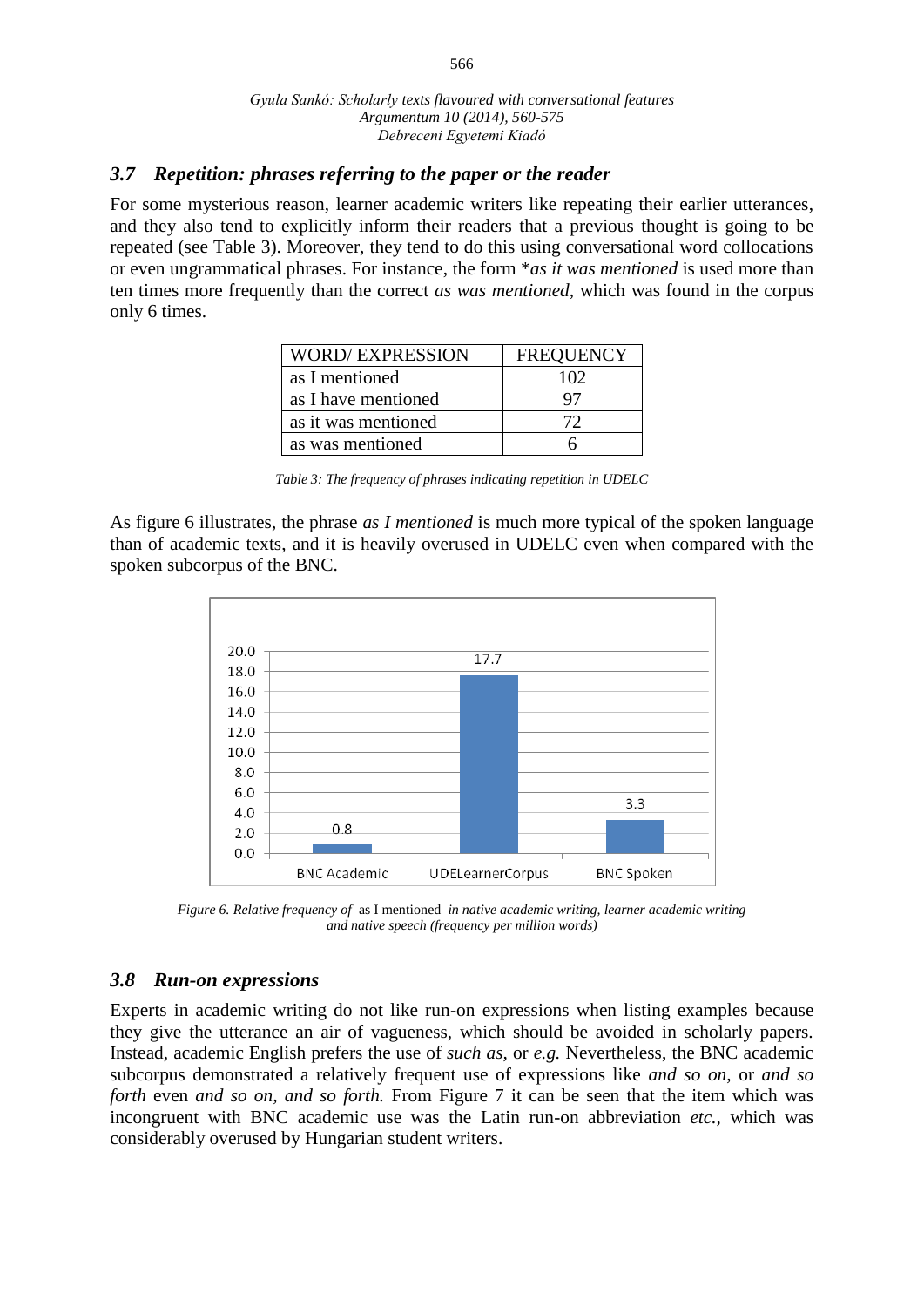*Gyula Sankó: Scholarly texts flavoured with conversational features Argumentum 10 (2014), 560-575 Debreceni Egyetemi Kiadó*



*Figure 7: Relative frequency of* etc. *in native academic writing, learner academic writing and native speech (frequency per million words)*

#### *3.9 The use of personal pronouns referring to the author*

Written language is objective rather than personal, it should have fewer words that refer to the writer. The main emphasis should be on the information intended to be conveyed and on the arguments to be made, rather than on the writer. Most university writing centres advocate that avoiding the use of emotive, personalized language presents objectivity to your work through the observations of a dispassionate, unbiased researcher.

Student writers, however, tend to refer to themselves as authors more overtly than expert academic writers would do. The data obtained from the analysis of the UDELC reveal that Hungarian EFL students also frequently use the first person singular "*I*" (and "*me*") and first person plural "*we*" (and "*us*") pronouns, as well as related possessive adjectives "*my*" and "*our*" in academic writing. As Luzon (2009) points out, the use of authorial *I* and *we* deserves more detailed attention from researchers because, contrary to popular belief, these pronouns are used by academic writers in a justified way for a range of purposes. What needs to be discovered is whether learner use is different from conventional use in expert native speakers' academic writing. In spite of being aware of the delicate nature of using the authorial first person, this study does not undertake the detailed examination whether these authorial pronouns were used in the correct way. The current study pursues a quantitative approach comparing native and learner academic corpora, and it limits itself to drawing en masse conclusions (cf. Table 4).

| <b>WORD/EXPRESSION</b> | <b>FREQUENCY</b> |
|------------------------|------------------|
|                        | 21,750           |
| we                     | 14,802           |
| my                     | 6,292            |
| our                    | 4,449            |
| us                     | 3,709            |
| me                     | 2,712            |

*Table 4: The frequency of using personal pronouns referring to the author in UDELC*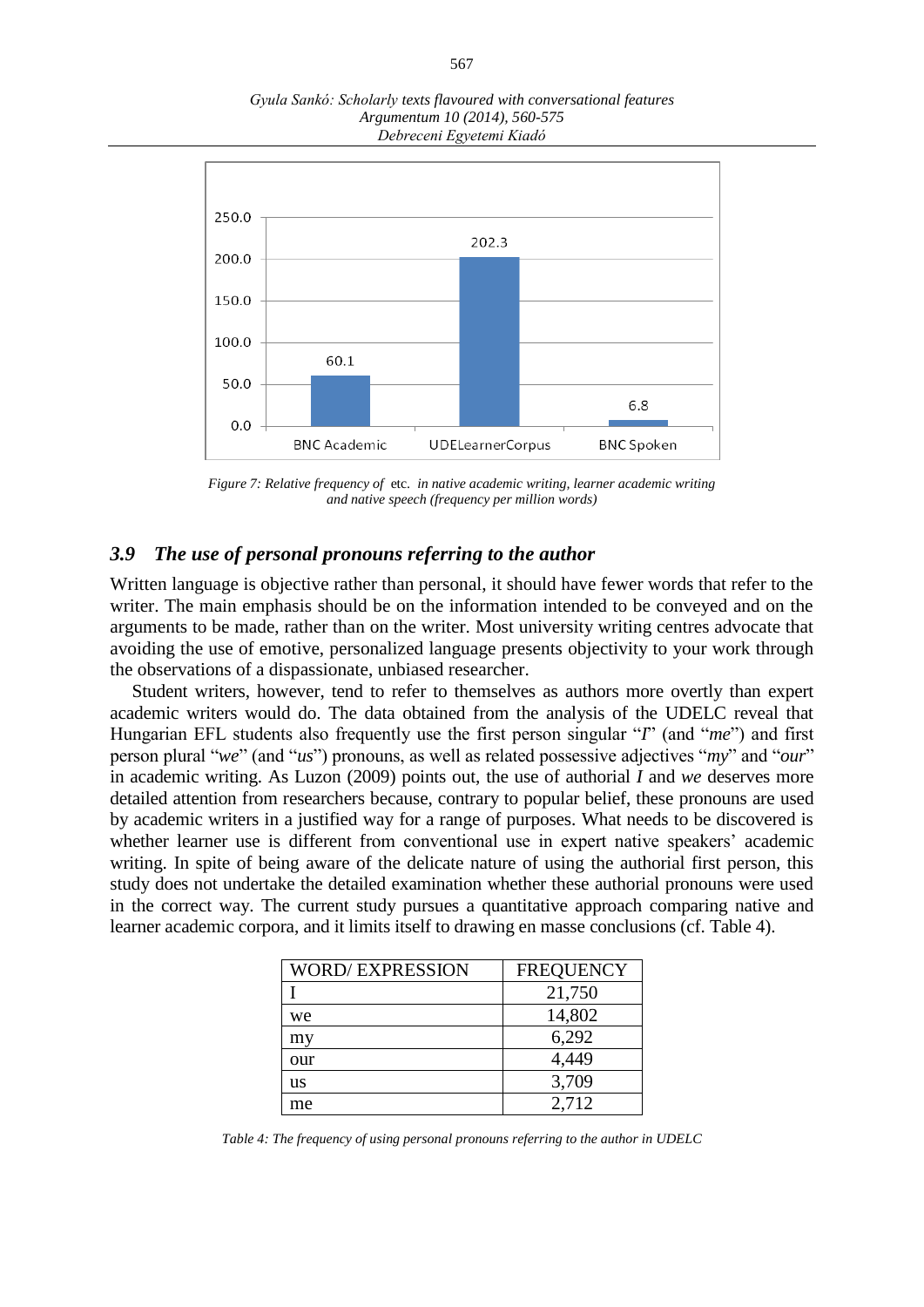Accordingly, Figure 8 shows that the relative frequency of using *I* was nearly three times as high in the UDELC learner corpus as in the native academic corpus.



*Figure 8: Relative frequency of* I *in native academic writing, learner academic writing and native speech (frequency per million words)*

#### *3.10 Expressing personal opinion (towards the writer's message)*

Expressing the author's personal opinion in an explicit way is one of the fields which, unlike academic written language, is swarming with spoken-like expressions in undergraduate EFL learners' written works. As can be seen from Table 5, some of the most frequently used colloquialisms of this type were *I think, I believe, I like, I feel, I am sure, I must/ have to admit, from my point of view.* All of the phrases listed above are underrepresented in the BNC academic subcorpus and show a high frequency of occurrence in the spoken language subcorpus.

| <b>WORD/EXPRESSION</b> | <b>FREQUENCY</b> |
|------------------------|------------------|
| I think                | 973              |
| in my opinion          | 351              |
| I believe              | 282              |
| I like                 | 95               |
| I feel (that)          | 91               |
| in my view             | 80               |
| I do not think         | 44               |
| it seems to me         | 33               |
| 1 am sure              | 26               |
| I liked                | 24               |
| to my mind             | 19               |
| as for me              | 13               |
| I must admit           | 12               |
| I have to admit        | 10               |
| from my point of view  | 6                |

*Table 5: The frequency of using phrases expressing the author's personal opinion*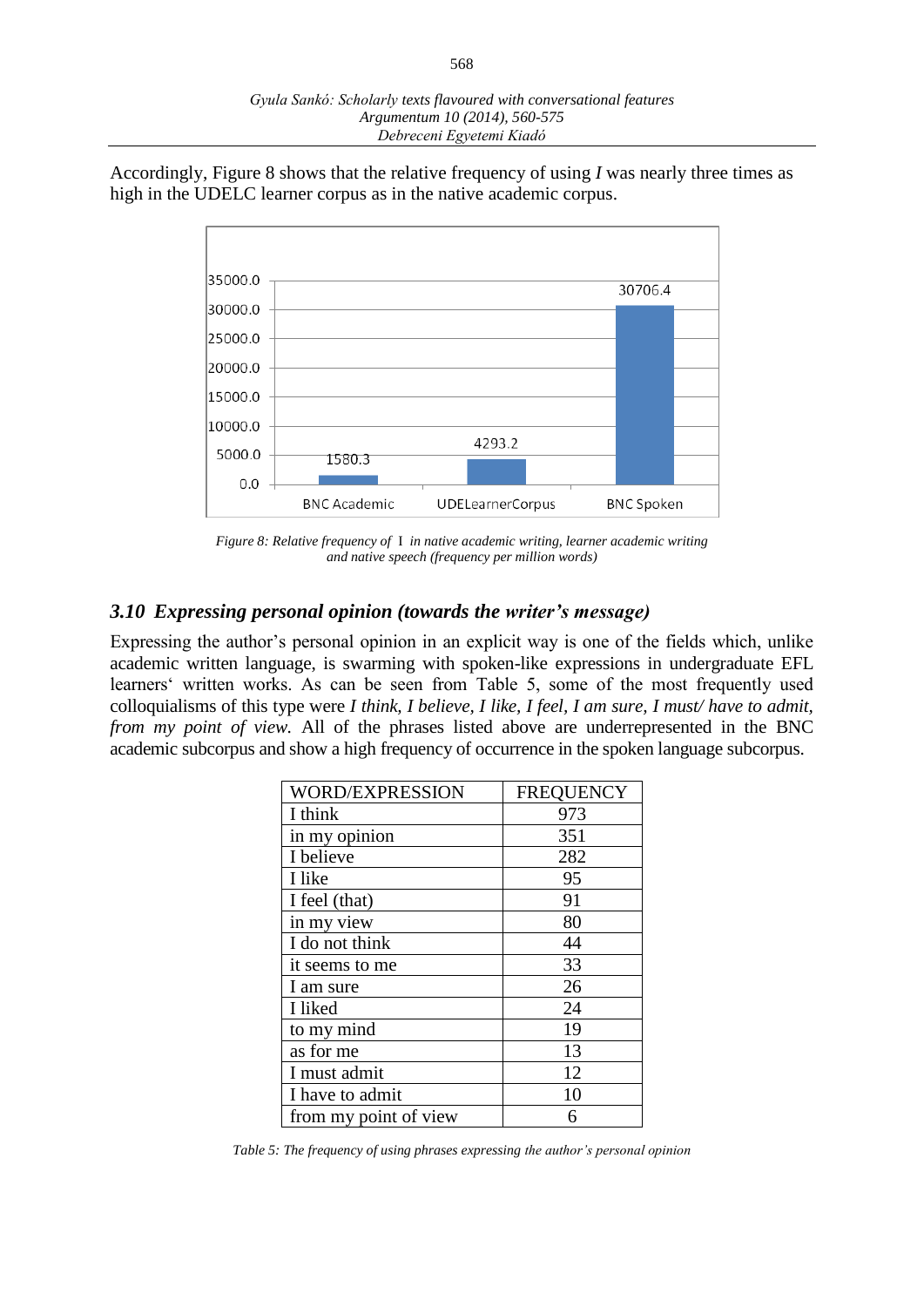As shown in Figure 9, the phrase *I think* is used three times more often in the UDELC than in the academic subcorpus of the BNC.



*Figure 9: Relative frequency of* I think*. in native academic writing, learner academic writing and native speech (frequency per million words)*

At the same time, it should also be noted that some more sophisticated academic expressions of this nature, such as *it seems* (636 occurrences), *it is worth noting that* (9 occurrences)*, interestingly (*154 occurrences)*, surprisingly* (131 occurrences*),* were also present in the learner corpus.

#### *3.11 Introducing topics and ideas*

Introducing topics and ideas is another critical area where learner writers are prone to borrow and use expressions from oral communication, rather than work with phrases whose register would be well suited for the academic writing style. Table 6 summarizes the most frequent examples of this kind found in the UDELC.

| <b>WORD/EXPRESSION</b> | <b>FREQUENCY</b> |
|------------------------|------------------|
| I would like to        | 464              |
| I am going to          | 348              |
| Let me                 | 125              |
| By the way             | 48               |
| I have to mention      | 30               |

*Table 6: The frequency of using colloquial phrases when introducing topics or ideas*

Figure 10 shows that the phrase *I would like to,* which is very rarely used by native academic writers, is used 21 times more frequently by Hungarian learner academic writers in the UDELC.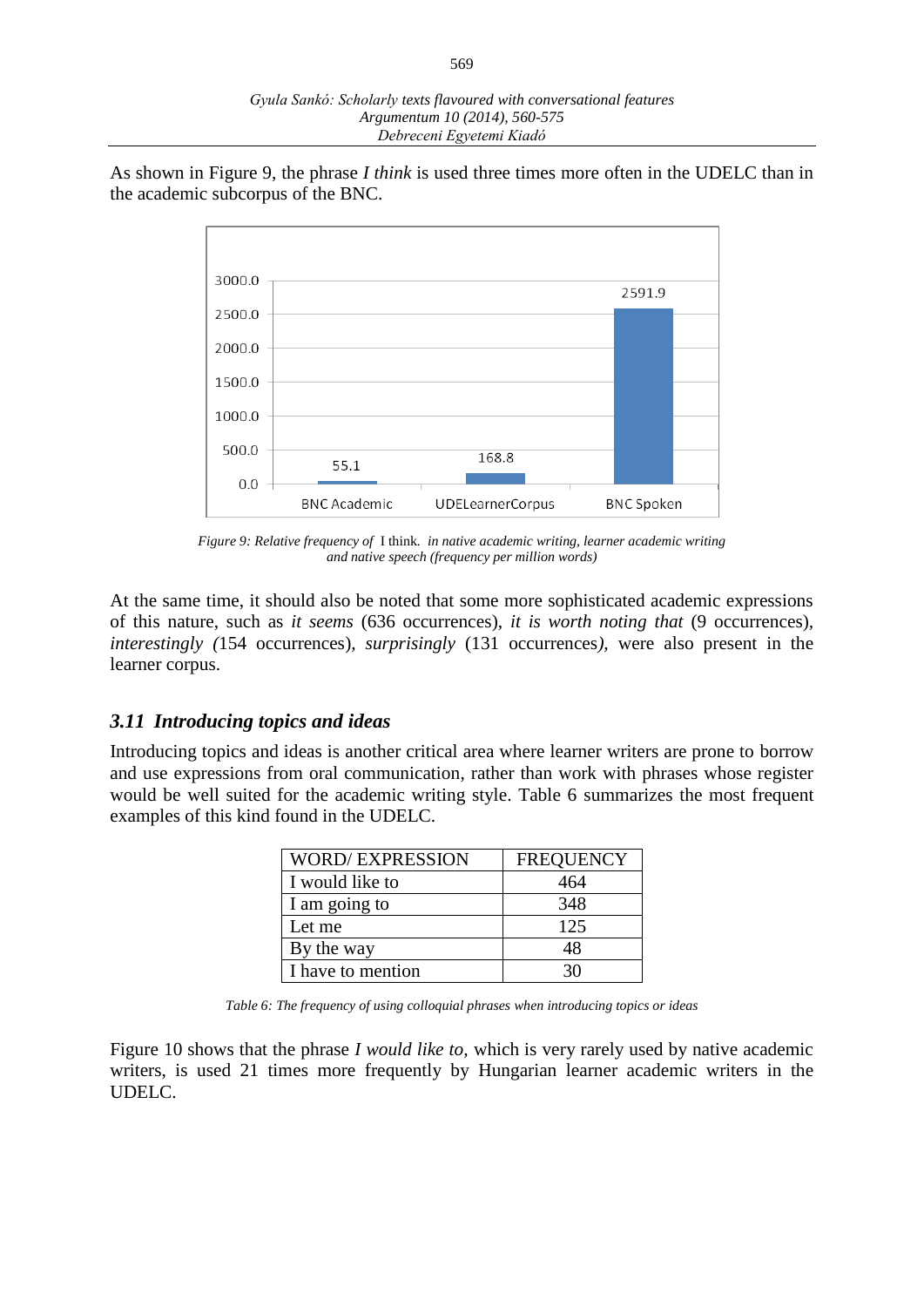*Gyula Sankó: Scholarly texts flavoured with conversational features Argumentum 10 (2014), 560-575 Debreceni Egyetemi Kiadó*



*Figure 10: Relative frequency of* I would like to. *in native academic writing, learner academic writing and native speech (frequency per million words)*

### *3.12 Expressing concession*

Albeit not in large numbers, similar to Gilquin and Paquot's (2008) findings, the colloquial feature of placing the conjunction *though* at the end of a sentence to express concession could be spotted in Hungarian undergraduates written work, too. Figure 11 depicts the relative frequency of occurrence of this word in UDELC compared with two BNC subcorpora.



*Figure 11: Relative frequency of the sentence-final linking word* though*. in native academic writing, learner academic writing and native speech (frequency per million words)*

#### *3.13 Vague quantifiers*

In academic writing, facts and figures are given precisely, and expert writers advise against using vague adjectival quantifiers. Despite this fact, similarly to the UDELC learners' academic writing output, the academic section of the BNC displayed a relatively frequent use of expressions like *many* (5,933 occurrences)*, several* (2,472 occurrences)*, various* (1,459 occurrences), *a number of* (517 occurrences), *numerous* (290 occurrences), *a variety of* (269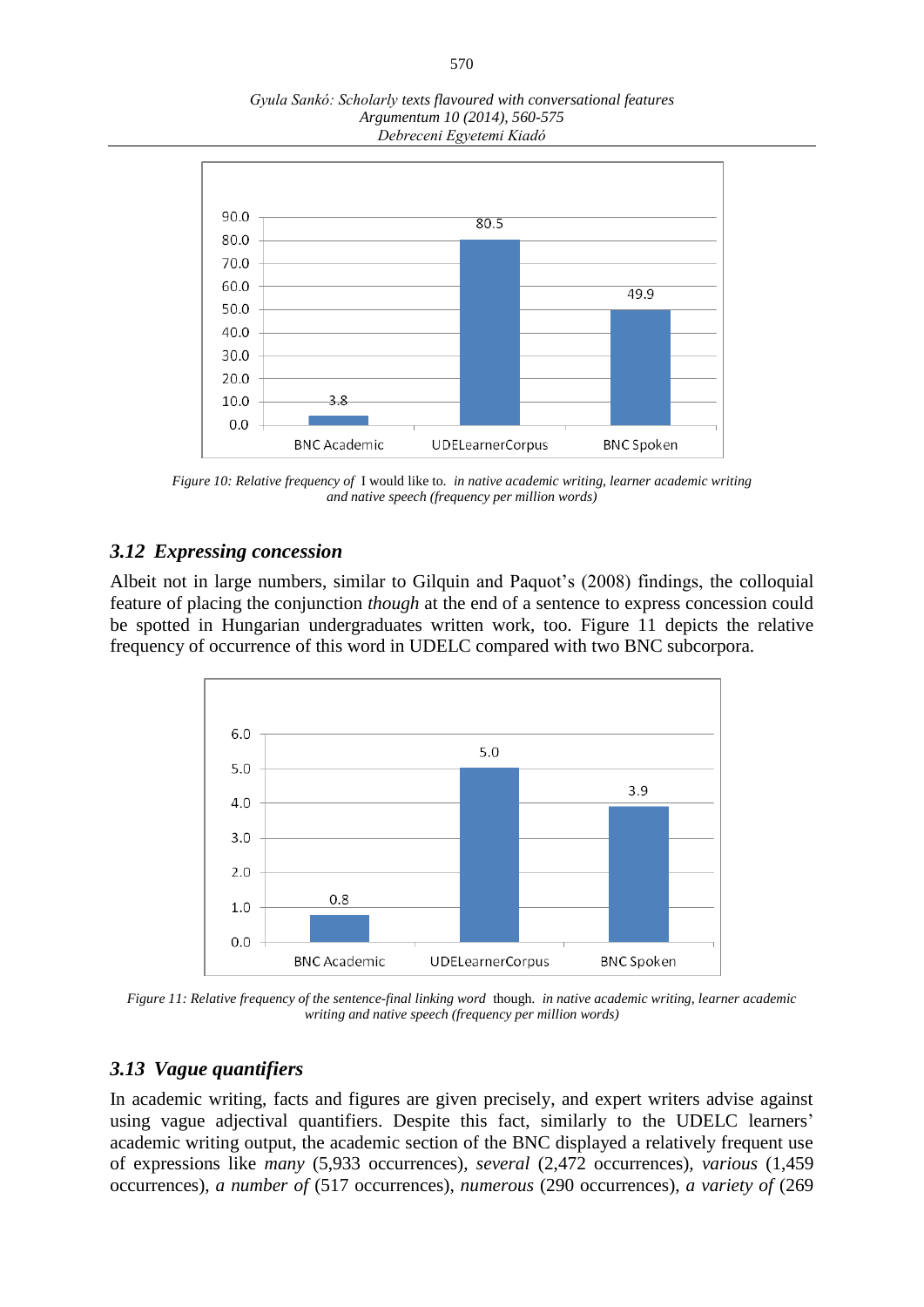occurrences), As Figure 12 shows, the item which was overused by Hungarian student writers, but underrepresented in BNC academic use, was *lots of* (185 occurrences). It can also be seen from the data representing spoken native use that this item is characteristic of oral, rather than written communication.



*Figure 12: Relative frequency of the quantifier* lots of *in native academic writing, learner academic writing and native speech (frequency per million words)*

## *3.14 Speech crutches or fillers*

Fillers, these apparently meaningless words or phrases that mark a pause or hesitation in speech, clearly do not belong to the realm of academic writing. Nonetheless (as can be seen in Table 7), probably governed by speaking habits, student writers used some of these speech crutches in UDELC.

| <b>WORD/EXPRESSION</b> | <b>FREQUENCY</b> |
|------------------------|------------------|
| basically              | 345              |
| Well,                  | 240              |
| 1 mean                 | 143              |
| Better to say          | 15               |

*Table 7: The frequency of using some speech fillers in the UDELC*

Figure 13 shows that although *basically* is characteristic of spoken language, it is used nearly three times more often in the UDELC than by native academic writers.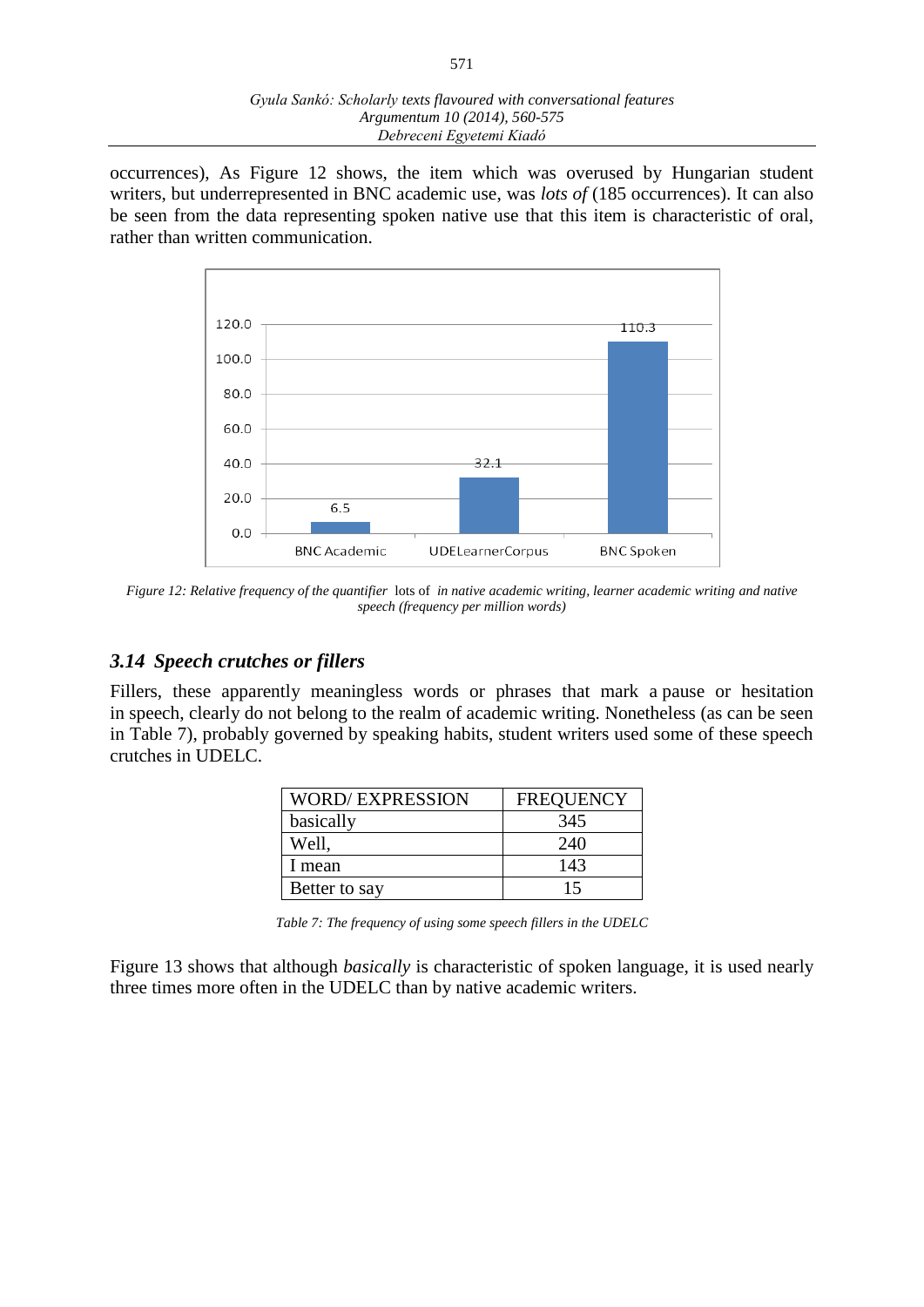

*Gyula Sankó: Scholarly texts flavoured with conversational features Argumentum 10 (2014), 560-575 Debreceni Egyetemi Kiadó*

*Figure 13: Relative frequency of* basically *in native academic writing, learner academic writing and native speech. (frequency per million words)*

## *3.15 Awkward phrases*

The phenomenon described in this part of the study is not related to using conversational vocabulary items in academic writing. Also it could be as characteristic of beginner native academic writers as of Hungarian English major undergraduates. As Oppenheimer (2005) notes, even though most experts on writing encourage authors to avoid overly-complex constructions or words*,* most undergraduates tend to deliberately increase the complexity of their vocabulary to appear smarter, give the impression of intelligence, and make the content of the paper look more valid. As shown in Table 8, Hungarian undergraduate writers also often opted for the more complicated solutions. They used *considered to be* instead of simply writing *considered; so as to* instead of simply writing *to; each and every* instead of writing either only *each* or *every* by itself; *due to the fact that* instead of writing *due to* or simply *because*; and wrote *as to whether* instead of writing *whether.* Surprisingly, despite advice from writing specialists to use uncomplicated structures, the data in the BNC academic subcorpus show that the above structures are frequently used by native academic writers as well.

| <b>WORD/EXPRESSION</b> | <b>FREQUENCY</b> |
|------------------------|------------------|
| Considered to be       | 398              |
| So as to               | 129              |
| Each and every         | 110              |
| Due to the fact that   | 99               |
| As to whether          | 16               |

*Table 8: The frequency of using some speech fillers in UDELC*

#### *3.16 General colloquial and vague words*

As academic writing needs to be more precise than face-to-face, general oral communication, it is advisable to avoid common, but vague words and phrases, such as *get, nice,* or *thing*. As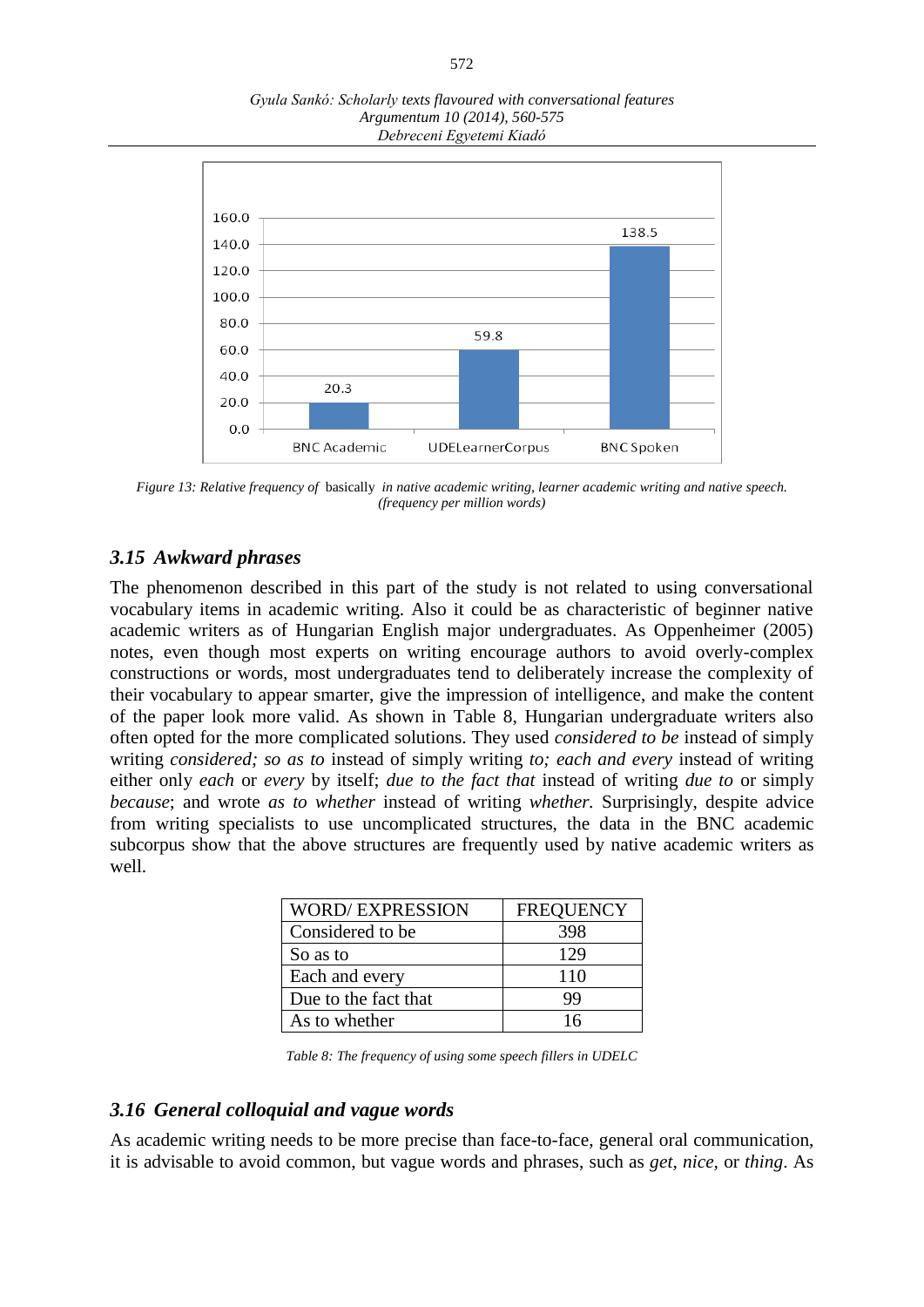Table 9 shows, undergraduates tend to overuse such conversational and vague words as *thing* or *things*, as well as the neutral, but nearly meaningless *interesting* or *nice.* 

| <b>WORD/EXPRESSION</b> | <b>FREQUENCY</b> |
|------------------------|------------------|
| things                 | 2,067            |
| thing                  | 1,274            |
| interesting            | 1,260            |
| nice                   | 332              |
| has got                | 195              |
| try and                | 33               |

*Table 9: The frequency of using some colloquial and vague words in UDELC*

Figure 14 illustrates that although the word *things* is underrepresented in native academic texts, being clearly typical of spoken language, it was overused in the UDELC.



*Figure 14: Relative frequency of* things *in native academic writing, learner academic writing and native speech*  (frequency per million words)

#### **4 Conclusion and pedagogical implications**

The present study aimed to analyse how learners use certain lexical items in academic writing to measure their awareness of the academic register. The results largely confirmed Gilquin and Paquot's (2008) findings about the academic writing style of a multicultural group of undergraduate students, but the study also highlighted some further error prone areas where Hungarian upper-intermediate to advanced level undergraduate students of English are likely to run into difficulties when writing an academic text. Student academic writers tended to overuse certain well-known and frequently used words and expressions, transferring them from the spoken language conventions they were more familiar with.

The findings of this study imply that teachers of academic writing should pay even more attention to sensitizing students to the differences between the spoken and academic genres (cf. Gilquin et al., 2007) by reading and analysing specialized texts, solving vocabulary exercises developed for this purpose, and doing many focused written tasks to raise their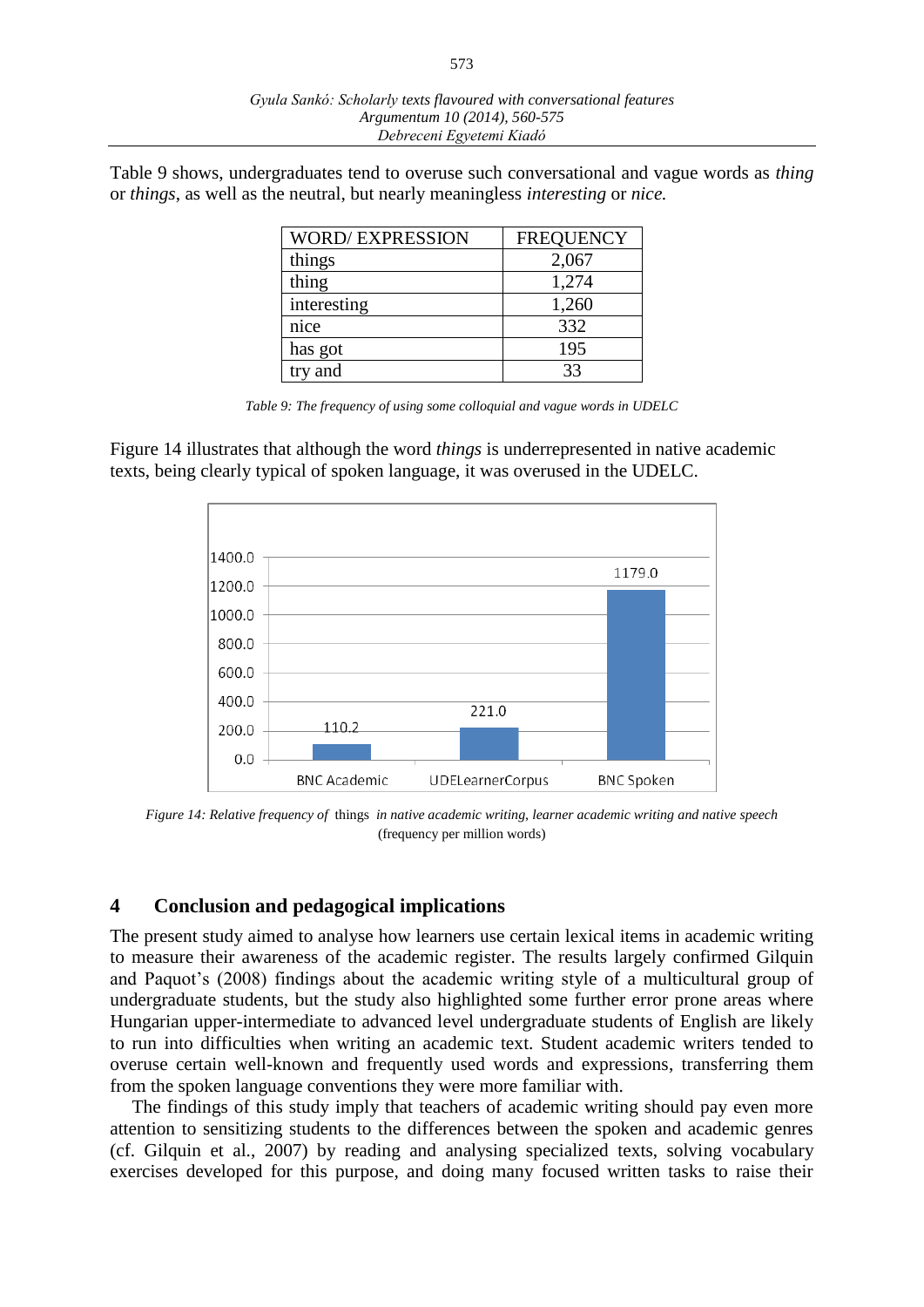consciousness of the style yet new to them. Luzon (2009) also suggests analyzing the co-text of the authorial first person pronoun, identifying phraseological patterns which help to achieve the desired rhetorical strategies typical of the academic genre. An additional tool for this could be introducing corpus-driven writing lessons, where learners can individually explore the features of academic texts by quantitatively and qualitatively analyzing both learner and native expert corpora (cf. Hyland 2002, Harwood 2005). By doing so, students can get closer to a well-developed academic literacy, and, in addition to being proficient in general spoken and written language skills, they can become more proficient academic writers as well.

#### **References**

- Adel, A. & B. Erman (2012): Recurrent word combinations in academic writing by native, and non-native speakers of English: A lexical bundles approach. *English for Specific Purposes* 31, 81-92.
- Anthony, L. (2012): *AntConc* (Version 3.3.5) [Computer Software]. Tokyo, Japan: Waseda University. Available from http://www.antlab.sci.waseda.ac.jp/
- Cobb, T.M. (2009): *Compleat Lexical Tutor v.6.2.* [Online Computer Software]. Universite de Quebec: Toronto. Located at http://www.lextutor.ca/
- Coxhead, A. (2000): A new Academic Word List. *TESOL Quarterly* 34.2, 213–238.
- Gilquin, G., Granger, S. & Paquot, M. (2007): Learner corpora: the missing link in EAP pedagogy. In Thompson, P. (ed.): *Corpus-based EAP Pedagogy*. Special Issue of Journal of English for Academic Purposes. 6.4, 319-335.
- Gilquin G. & Paquot, M. (2008): Too chatty: Learner academic writing and register variation. *English Text Construction* 1.1, 41-61.
- Harwood, N. (2005): 'I hoped to counteract the memory problem, but it made no impact whatsoever': discussing methods in computing science using I. *English for Specific Purposes* 24.3, 243-67.
- Horváth J. (2001): *Advanced writing in English as a foreign language: A corpus-based study of processes and products*. Pécs: Lingua Franca Csoport
- Hyland, K. (2002): Options of identity in academic writing. *ELT Journal* 56.4, 351-358.
- Hyland, K. & Tse, P. (2007): Is there an "Academic Vocabulary"? *TESOL Quarterly* 41.2, 235-253.
- Lee, D.Y.W. & Chen, S.X. (2009): Making a bigger deal of the smaller words: Function words and other key items in research writing by Chinese learners. *Journal of Second Language Writing* 18, 281-296.
- Lei, L. (2012): Linking adverbials in academic writing on applied linguistics by Chinese doctoral students. *Journal of English for Academic Purposes* 11, 267-275.
- Luzon, M.J. (2009): The use of we in a learner corpus of reports written by EFL Engineering students. *Journal of English for Academic Purposes* 8, 192-206.